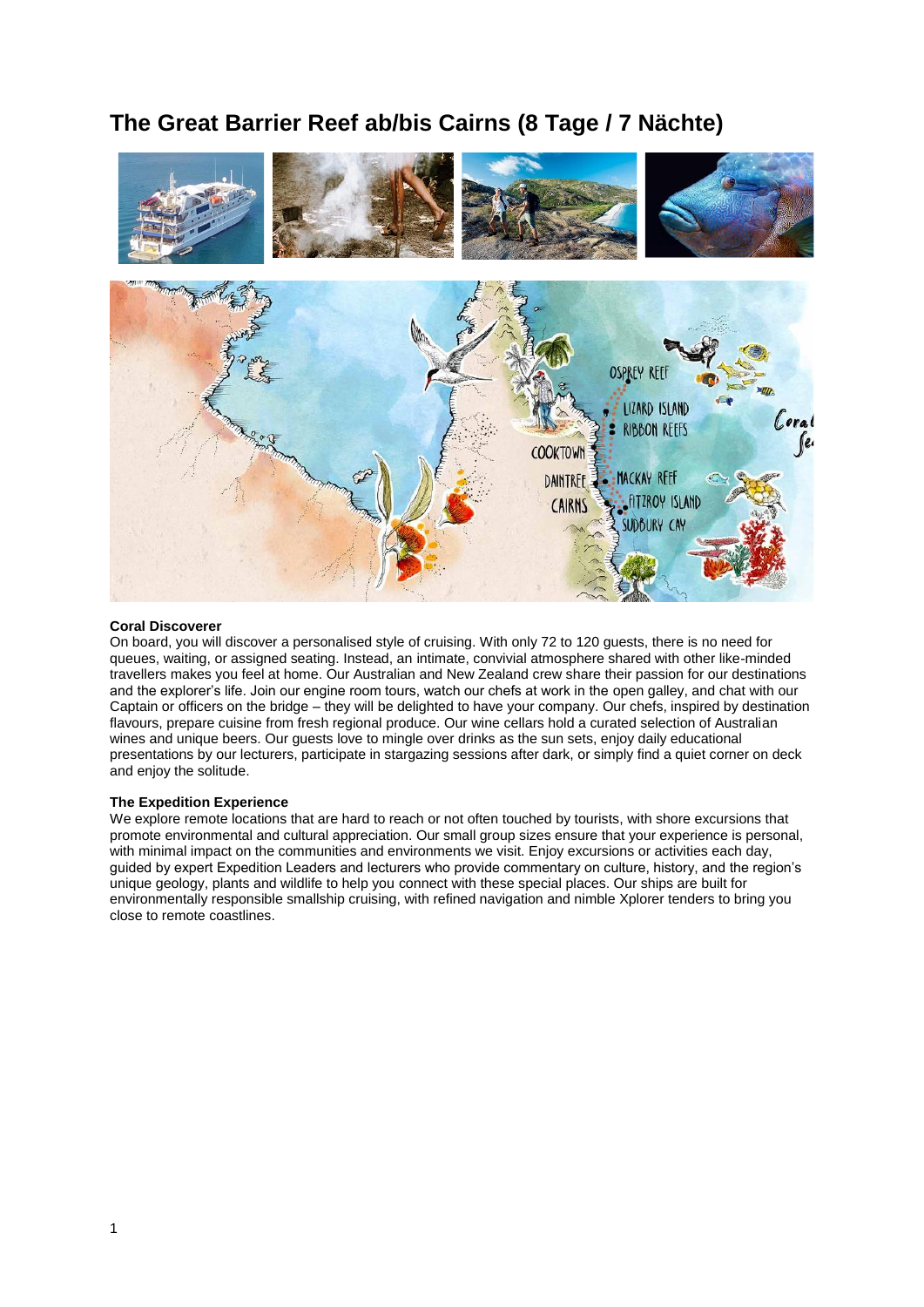# **Reiseprogramm**

#### ------------------------------------------------------------------------------------------------------------------------------------------------------- **Day 1 – Cairns**

Board Coral Discoverer at 4:00pm where there is time to settle into your stateroom before our 5:00pm departure. Take the time to become acquainted with all the facilities onboard before joining your fellow explorers on the Sun Deck for Captains Welcome Drinks at Double Island, overlooking the lights of Palm Cove.

#### **Day 2 – Cooktown**

Come ashore in historic Cooktown and learn the history of the Guugu Yimithirr, the first people of this ancient country. Discover recent European history with a visit to the site where Lt. James Cook beached HMB Endeavour to effect repairs in 1770. Wander through the rare flora collection at the Botanic Gardens and visit James Cook Museum, where the story of Cook's landing is told from an Aboriginal perspective and where artefacts are on display.

# **Day 3 – Lizard Island**

We spend a whole day at Lizard Island where there is time to hike to the summit of Cook's Look and enjoy the same view Lt. James Cook did when searching for safe passage through the maze of coral reefs. Snorkel over giant clam gardens at Watson's Bay, relax on the white-sand beaches beneath shady she oak trees and learn about the tragic story surrounding Mary Watson. There may be an opportunity to visit Lizard Island Research Station, operated by the Australian Museum to facilitate coral reef research and education on the Great Barrier Reef.

# **Day 4 – Osprey Reef**

Osprey Reef is the summit of a 2,000m undersea mountain located beyond the continental shelf with no landmass visible. Enjoy amazing underwater visibility here, and observe magnificent corals, plummeting drop-offs and many fish in the crystalline waters. Osprey Reef is a highly prized tropical dive location amongst scuba divers, called an 'oasis for living creatures of all kinds' by Sir David Attenborough. Osprey Reef is a true expedition-style destination and our visit is subject to appropriate weather conditions.

# **Day 5 – Ribbon Reef**

The Ribbon Reefs are a line of outer coral reefs on the edge of the continental shelf and are renowned for their prolific marine life and extensive coral species. Enjoy the rare opportunity to snorkel and dive over these excellent reefs, with Ribbon Reef #9 a favourite for its wide variety of marine life and pinnacles cloaked in coral. Join a guided snorkel tour led by our expert Expedition Team and witness this extraordinary ecosystem up close. These northern reefs are renowned for spotting iconic marine species such as potato cod, wrasse, sharks and turtles

#### **Day 6 – Daintree River & Mackay Reef**

Explore the Daintree River which cuts through the UNESCO World Heritage-listed Daintree Rainforest, the world's oldest tropical rainforest. With an expert guide onboard, we look for the region's famed wildlife such as saltwater crocodiles, rare and endangered cassowaries and the prolific bird life that inhabits the forest and mangrove-lined river banks. Immersed in the rainforest, we learn more about the diverse Wet Tropics ecosystem which contains the largest habitat of flora and fauna in the world. This afternoon, enjoy more spectacular diving and snorkelling opportunities at Mackay Reef, where we look for green sea turtles, and explore the vibrant soft and hard coral gardens.

# **Day 7 – Fitzroy Island & Sudbury Cay**

At Fitzroy Island enjoy a walk through the Secret Garden rainforest or a hike to the lighthouse for enjoy panoramic views of the surrounding islands and mainland mountain ranges. Snorkel over the fringing reef, relax on the beach and learn about the life cycle of turtles at the Cairns Turtle Rehabilitation Centre where sick and injured turtles are cared for before being returned to the wild. Later, arrive at secluded Sudbury Cay and enjoy the Captain's farewell drinks at sunset on the tiny sand island.

-------------------------------------------------------------------------------------------------------------------------------------------------------

#### **Day 8 – Arrive Cairns**

Disembark in Cairns at 8:00am.

**Hinweis:** Das Programm kann aufgrund Wetterkonditionen vom aufgeführten Programm abweichen.